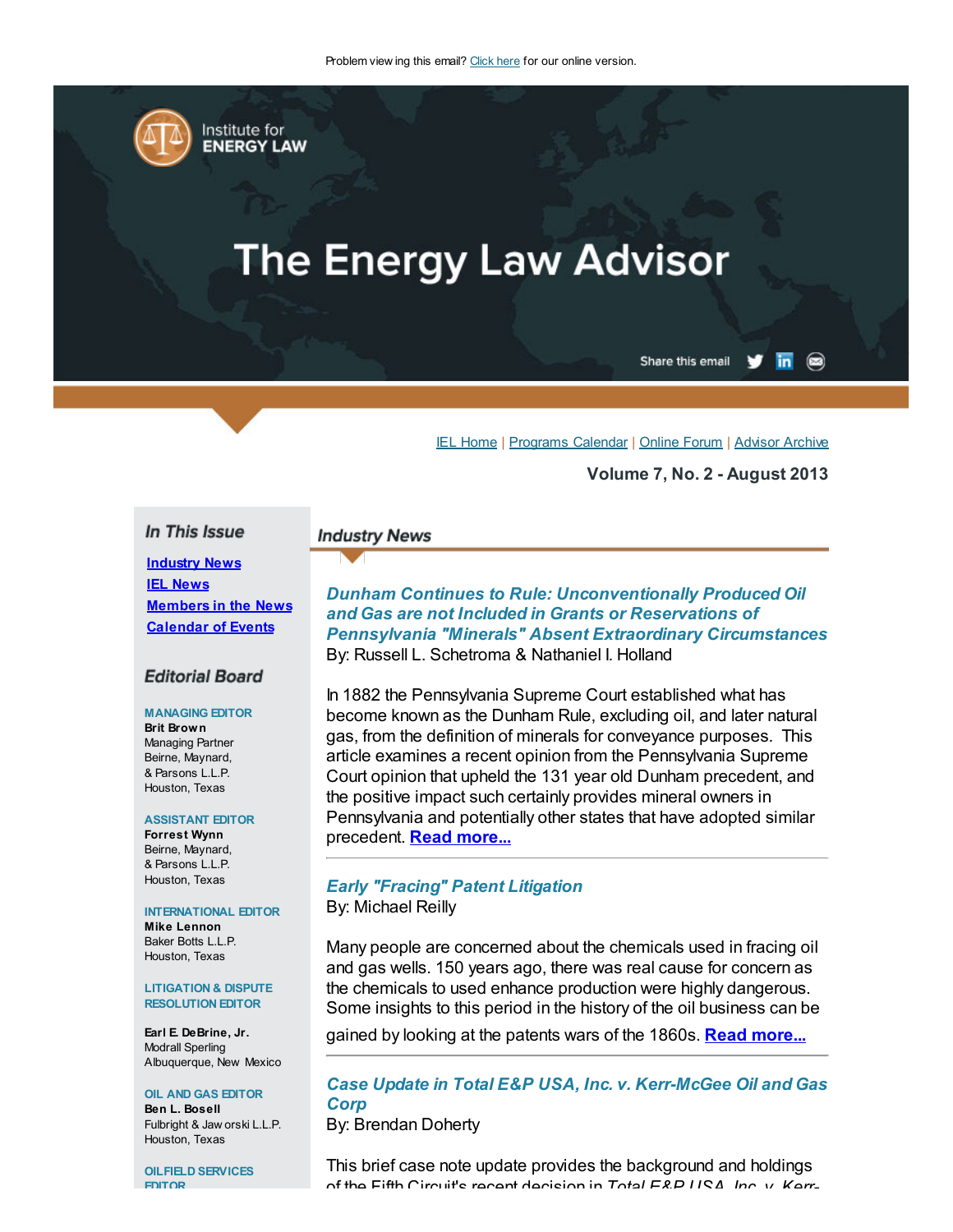EDITOR Aaron Ball Luca Group Houston, Texas

## POWER / ALTERNATIVE

ENERGY EDITOR Scott Deatherage Gardere Wynne Sew ell LLP Dallas, Texas

#### YOUNG ENERGY PROFESSIONALS EDITOR

David Sweeney LukOil Houston, Texas

#### **INSTITUTE FOR** ENERGY LAW

David F. Asmus Chair, IEL Advisory Board Morgan, Lew is & Bockius LLP Houston, Texas

David B. Winn IEL Co-Director and CAIL Vice President Plano, Texas

J. Alan B. Dunlop IEL Co-Director Plano, Texas

## **Submissions**

Industry News Email **Brit [Brown](mailto:bbrown@bmpllp.com)** and **Lilly [Hogarth](mailto:lhogarth@cailaw.org)** 

Member Announcements Email **Lilly [Hogarth](mailto:lhogarth@cailaw.org)**. Please submit photo w ith announcement if possible.

© Copyright 2013 - All Rights Reserved

of the Fifth Circuit's recent decision in Total E&P USA, Inc. v. Kerr-McGee Oil and Gas Corp. The opinion is based on an interpretation of the Deep Water Royalty Relief Act which provides the manner in which royalty interests are calculated and paid. **Read [more...](http://cailaw.informz.net/admin31/content/template.asp?sid=32296&ptid=799&brandid=3434&uid=781094093&mi=2541200&ps=32296)** 

## **IEL News**

## Leadership News

The Institute for Energy Law Congratulates David Asmus, Recognized in the Who's Who Legal Awards.



David Asmus of Morgan Lewis & Bockius LLP, Chair of the Institute for Energy Law has been named Global Oil & Gas Lawyer of the Year in the 2013 Who's Who Legal Awards. This is the fourth time he has been recognized, and he received more votes from clients and peers in the course of Who's Who Legal's research than any other individual worldwide.

## Institute News

# The IEL announces a new Program, scheduled to take place in Houston in May 2014: Mergers & Acquisitions/Acquisitions & Disposals

Responding to considerable demand for a free-standing conference on mergers and acquisitions and asset sales and purchases, the IEL's Programs Committee agreed to launch a new conference next year.

The newly appointed co-chairs for this new conference are **Harry** Sullivan and Debra Villarreal.

Harry W. Sullivan, Jr., is the IEL Programs Committee Chair as well as Senior Counsel-International in the International E&P Legal Group of ConocoPhillips. He has a J.D. degree from Louisiana State University School of Law and an LL.M. degree from Southern Methodist University's School of Law. Harry is licensed to practice law in the states of Louisiana and Texas and before the Supreme Court of the United States; he is Board Certified in Oil, Gas and Mineral Law in Texas. Harry is also admitted as a Solicitor in England and Wales. His experience includes negotiating and working in more than 25 different countries, including specifically: Algeria, Australia, Azerbaijan, China, Colombia, Egypt, France, Georgia, Indonesia, Kazakhstan, Kuwait, Malaysia, Mozambique, Myanmar, Nigeria, Oman, Pakistan, Qatar, Russia, Saudi Arabia, Turkey, the UAE and the U.S.

Harry is currently an Adjunct Professor at South Texas College of Law in Houston where he is teaching International Petroleum Transactions. Additionally, he has taught oil and gas law at Texas Wesleyan School of

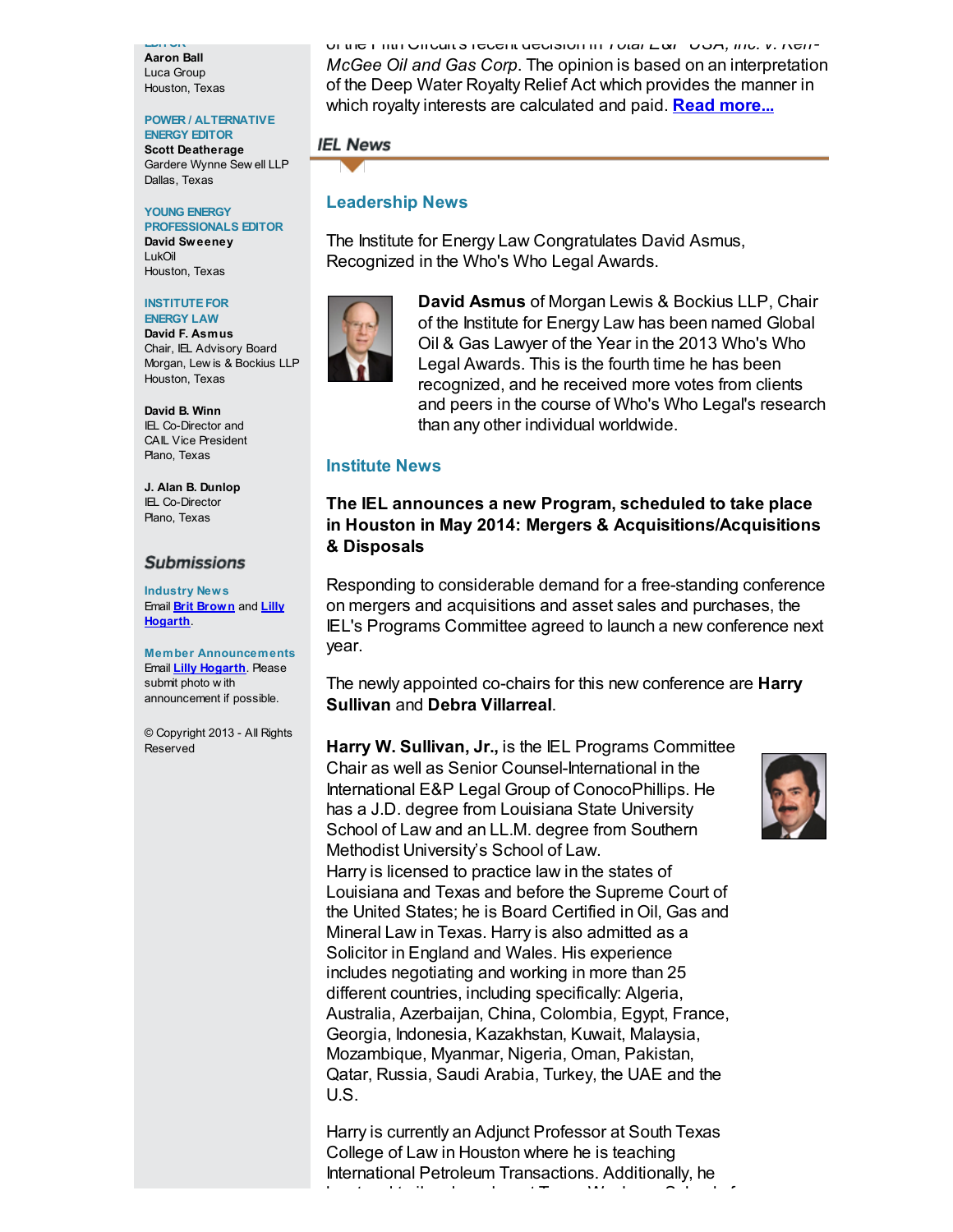has taught oil and gas law at Texas Wesleyan School of Law, SMU's Cox School of Business and Dallas' El Centro College, business law at the University of Texas at Arlington and various subjects at numerous seminars and short courses.



Debra Villarreal is an experienced oil and gas attorney who counsels her clients to maximize gains while minimizing risks in joint ventures and the purchase and sale of oil and gas properties. She has closed acquisitions, divestitures, and joint ventures in the Eagle Ford, the Barnett, the Haynesville, and the Marcellus. She has also represented companies in the acquisition of interests in federal leases offshore Gulf of Mexico, including negotiating unit participation and offshore operating agreements. Debra's experience extends to all facets of the energy industry, including joint operating agreements, leases, drilling rig contracts, exploration agreements, participation agreements, farmouts, title review, and due diligence. With her strong financial background, she has represented numerous borrowers and lenders in financings secured by oil and gas assets, including plants, pipelines, undeveloped acreage, and producing properties.

## **Members in the News**

Duane Morris partner and IEL Advisory Board Member Sheila Hollis served as a delegate for the American Bar Association (ABA) Section of Environment, Energy, and Resources (SEER) at the World Justice Forum IV,

held on July 8-11, 2013, at The Hague, Netherlands. The Forum engaged more than 500 dignitaries, leaders, and innovators from more than 100 nations to work on developing practical and varied programs to strengthen the rule of law. The discussion centered on the World Justice Project's (WJP) groundbreaking work, including the Rule of Law Index®, an impressive and ambitious project assessing how nations apply their laws in practice.



As part of Baker & McKenzie's membership upgrade from Supporting to Sustaining already featured in the May issue, we welcome their newly designated additional members to the IEL Advisory Board:

- Jeff Johnson
- Justin Marlles
- Brandon Caire (Young Energy Professional)
- Rahul Vashi (Young Energy Professional)

The IEL gratefully recognizes two new Supporting Members:

• McAfee & Taft: Mark Christiansen, a vice chair of the IEL's advisory board and one of the co-chairs of this year's Energy Litigation Conference in the fall, will be one of their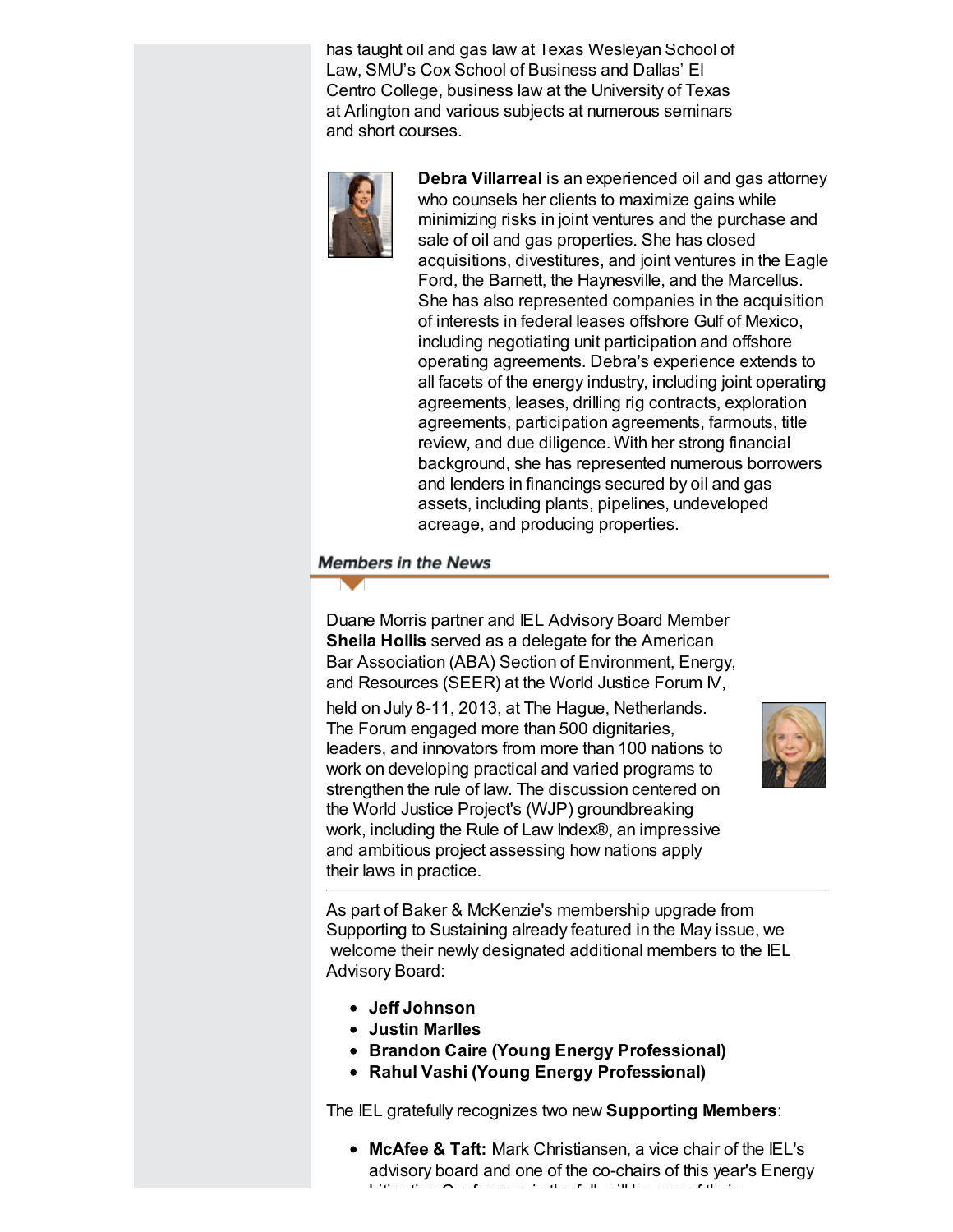Litigation Conference in the fall, will be one of their representatives in the Advisory Board.

FTI Consulting with the following representatives elected to the IEL Advisory Board: Gary Goolsby, Sonny Jester & Brian Kennedy

Please help us welcome IEL's newest Associate Members and representatives on the Advisory Board:

- Erica Levine Powers (Adjunct Professor in the Department of Geography and Planning at the University at Albany (SUNY))
- Lynn G. Wolf (Slattery Marino & Roberts, New Orleans)

The IEL also our newest Young Energy Professional Member:

• Robert Lang (Navigant, Dallas TX)

## **Calendar of Events**

| <b>SEC Implications</b><br>for<br><b>Unconventionals</b><br>and Hydraulic<br><b>Fracturing</b><br><b>Webinar</b><br>Aug 22, 2013              | <b>Breakfast CLE:</b><br><b>Dodd-Frank</b><br><b>Sections 1502</b><br>and 1504<br><b>Houston, TX</b><br>Aug 27, 2013 | <b>Legal and</b><br><b>Business</b><br><b>Challenges and</b><br><b>Opportunities</b><br>in the Mexican<br><b>E&amp;P Sector</b><br><b>Houston, TX</b><br>Aug 28, 2013 |
|-----------------------------------------------------------------------------------------------------------------------------------------------|----------------------------------------------------------------------------------------------------------------------|-----------------------------------------------------------------------------------------------------------------------------------------------------------------------|
|                                                                                                                                               |                                                                                                                      |                                                                                                                                                                       |
| <b>International Oil</b><br>& Gas.<br><b>Contracts &amp;</b><br><b>Negotiations -</b><br>Part I<br><b>Houston, TX</b><br>Sep 23 - 27,<br>2013 | <b>6th Annual YEP</b><br><b>General</b><br><b>Counsel Forum</b><br><b>Houston, TX</b><br>Sep 24, 2013                | <b>International Oil</b><br>& Gas.<br><b>Contracts &amp;</b><br><b>Negotiations -</b><br><b>Part II</b><br><b>Houston, TX</b><br>Sep 30 - Oct 4,<br>2013              |
|                                                                                                                                               |                                                                                                                      |                                                                                                                                                                       |
| <b>3rd Oilfield</b><br><b>Services Law</b><br><b>Conference</b><br><b>Houston, TX</b><br>Oct 7, 2013                                          | <b>Oil &amp; Gas Law</b><br><b>Short Course</b><br><b>Westminster,</b><br>CO<br>Oct 21 - 25,<br>2013                 | <b>12th Annual</b><br><b>Energy</b><br><b>Litigation</b><br><b>Conference</b><br><b>Houston, TX</b><br><b>Nov 7, 2013</b>                                             |
|                                                                                                                                               |                                                                                                                      |                                                                                                                                                                       |
| <b>2nd Midstream</b><br><b>Oil &amp; Gas Law</b><br><b>Conference</b><br><b>Hamatan</b>                                                       | 4th IEL-SEERIL<br><b>Oil &amp; Gas Law</b><br><b>Conference</b><br>$-1$<br>1,112                                     | <b>Renewable</b><br><b>Energy Law</b><br><b>Conference</b><br><b>CONTRACTOR</b>                                                                                       |
|                                                                                                                                               |                                                                                                                      |                                                                                                                                                                       |